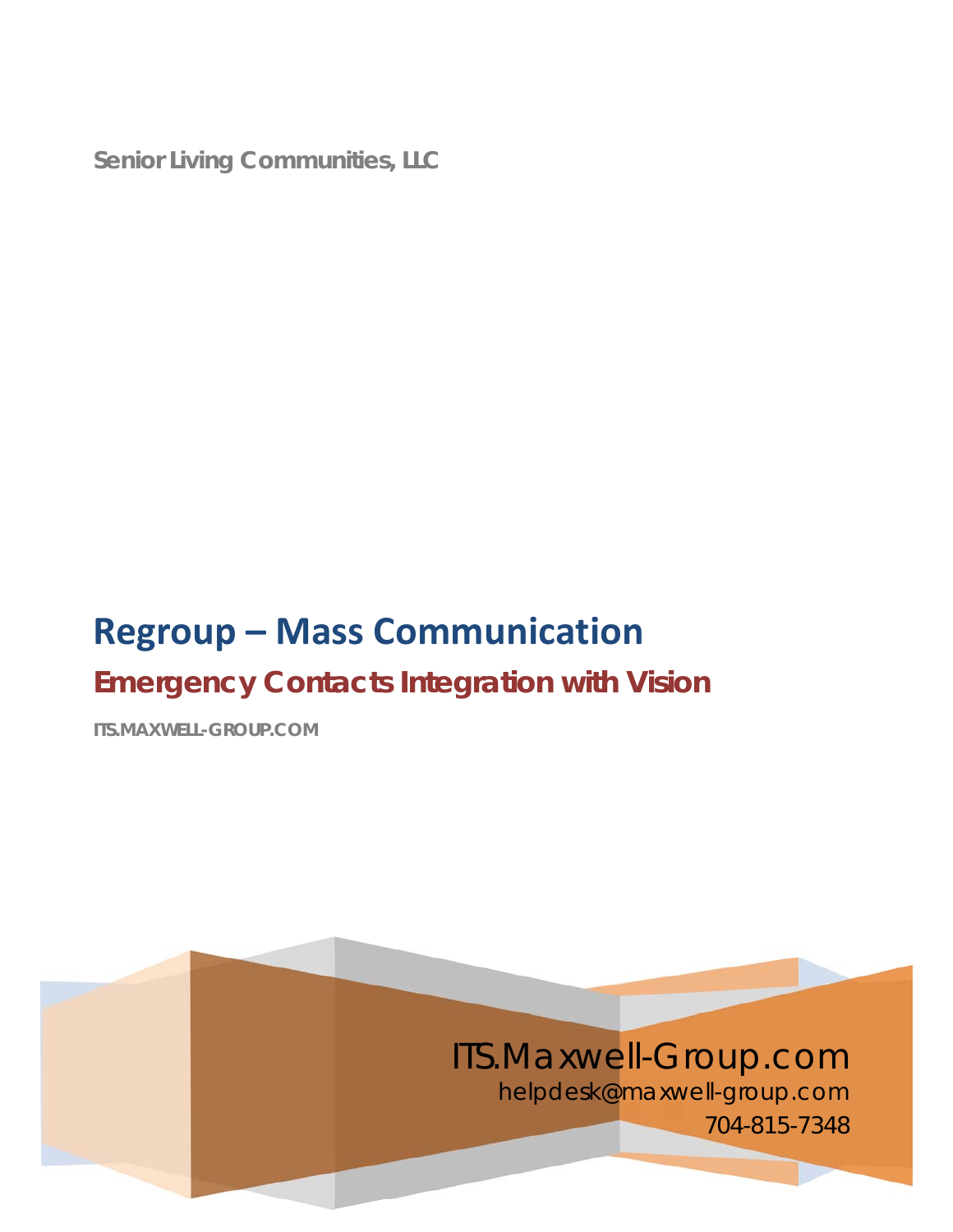### **How to Enable a Contact as an Emergency Contact**

We have integrated our Mass Communication Tool (Regroup) with our Billing and EHR software (Vision). This integration allows a daily sync of data from Vision to Regroup to include Resident demographics (Name, Emails, Home/Mobile Phone Numbers, and Address) as well as the email and phone numbers of Responsible and/or Related Party Types recorded as the type of "Emergency Contacts".

Here are the steps necessary to make sure Emergency Contacts are available in Regroup.

1) In Vision, Navigate to Census > Resident Info

- **Vision**  $SLC = PROD$ Aniello Salierno Logout Scheduling Clinical Financial Personnel Setup Home Census ssion: 17447 MC 8/31/2017 -Admission Activity | Payer/Bill Info | RTA/Income | Clinical Info Referral Info **Resident Info**
- 

If the Contact that is to be notified in emergencies is already added as a contact (i.e. Financially Responsible, POA, Daughter, etc.), they simply need to be added as the Type "Emergency Contact".

2) Click on the Name of the Contact already added.

| <b>Related Parties</b>     |                                     | ↔ Add Responsible Party ← Add Related Party |       |  |  |  |  |
|----------------------------|-------------------------------------|---------------------------------------------|-------|--|--|--|--|
| <b>Responsible Parties</b> |                                     |                                             |       |  |  |  |  |
| Name                       | Party Type                          | <b>Phone</b>                                | Email |  |  |  |  |
| Snight,                    | Financial Responsibility HP - (843) |                                             |       |  |  |  |  |
| Related Parties (0)        |                                     |                                             |       |  |  |  |  |
|                            |                                     |                                             |       |  |  |  |  |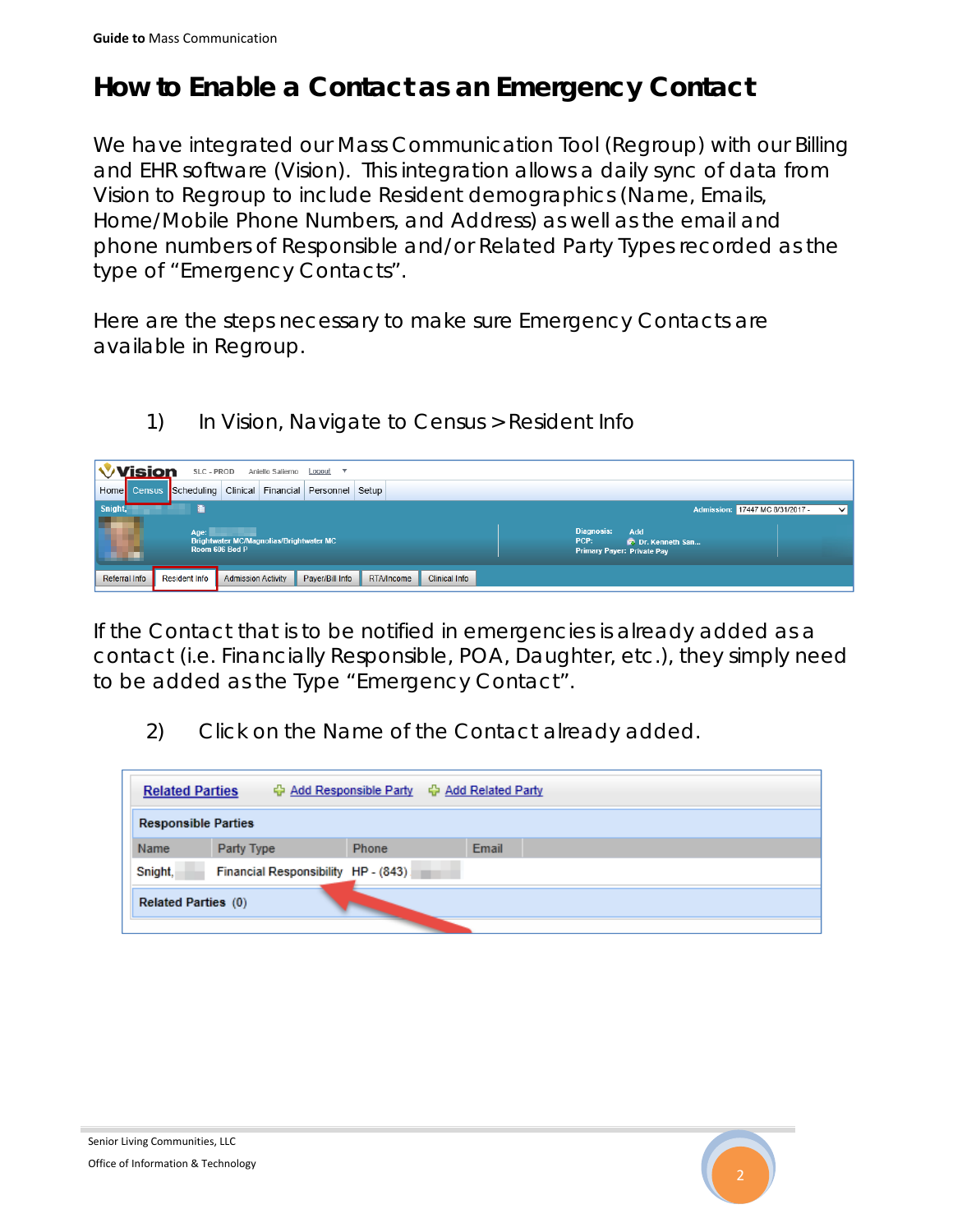3) In the "Party Type" box, scroll until you find "Emergency Contact". Now press and hold the CTRL button your keyboard. While you hold the CTRL button down, use your mouse to click on "Emergency Contact" so it is highlighted blue. Holding the CTRL button is critical if you are selecting more than one Type (i.e. Financially Responsible and Emergency Contact).

| Responsible Party Snight,        |                                                                                                |
|----------------------------------|------------------------------------------------------------------------------------------------|
| <b>Display Order</b>             |                                                                                                |
| <b>Responsible Party</b><br>Type | <b>Care Responsibility</b><br><b>Daughter</b><br>Daughter-in-Law<br><b>Emergency Contact 1</b> |
| Email                            |                                                                                                |
|                                  |                                                                                                |

4) Press the **Submit** button at the bottom left of this screen to save the changes.

**NOTE:** You can select and/or use any of the Type that include "Emergency Contact". For example, you can use "Emergency Contact" of the Related Party Type of "Emergency Contact 1", "Emergency Contact 2", or "Emergency Contact 3" of the Responsible Party Type. They will all work for this case.

### **Useful Tip in Managing Contact Data**

To determine the status of the contact information contained within Vision, use these two reports:

| Home Cunsus Scheduling Clinical Financial Personnel Setup                                                                                                         |                                                                          | Actions Reports<br>Residents         |                                                                                                                                          |  |
|-------------------------------------------------------------------------------------------------------------------------------------------------------------------|--------------------------------------------------------------------------|--------------------------------------|------------------------------------------------------------------------------------------------------------------------------------------|--|
| <b>Reports</b>                                                                                                                                                    |                                                                          |                                      |                                                                                                                                          |  |
| General                                                                                                                                                           |                                                                          |                                      |                                                                                                                                          |  |
| <b>Accounting of Disclosure Report</b><br>Report allows user to print disclosures of patient protected health information.                                        | <b>ACH Account Rep</b><br>Report allows user to<br>payment entry         | in a selected date range             | <b>Activity Census Report</b><br>Report allows user to compare census activity month to month and prior<br>years.                        |  |
| ALP Personal Data Sheet (NY DSS-2949)<br>Personal information from several sections of care recipient information in the New York ALP<br>DSS-2949 approved format | <b>Authorizations R</b><br>Report allows user \$                         | <b>Tracking Rules attached</b>       | <b>Case Mix Index</b><br>Report allows user to review state CMI data prior to MDS submission for<br>states other than New York           |  |
| <b>Census Changes Report</b><br>Report above user to view changes and new entries for selected census activity during a<br>specified date range                   | <b>Census Level of C</b><br>Report allows user !<br>centus history and C | cipients admitted by payer, within   | <b>Certifications Report</b><br>Displays certifications needed, on file, by payer and dates cert covers                                  |  |
| Demographics Report<br>Report allows user to view active care recipients address and phone number.                                                                | <b>Diagnosis Report</b><br>Report allows user \$<br>counts by diagnosis  | ive list of Medicare A days used and | <b>New York Supplemental CMI Census Report</b><br>Report allows user to review CMI data prior to state submission                        |  |
| <b>Outpatient Report</b><br>Report allows user to view care recipient ID, location and number of days in facility and sorts<br>by payer                           | <b>Recurring Charge</b><br>Report allows user \$                         |                                      | <b>Referral Payer Mix Report</b><br>Report allows user to view a summary of all referrals and their respective.<br>payment source        |  |
| <b>Referral Source Report</b><br>Report allows user to view a count of referrals by source for each month and YTO summary                                         | <b>Resident Birthday</b><br>Report allows user to                        | or pre-admitted within a specified   | <b>Resident Payer Setups</b><br>Report allows user to create a listing of each admission payer in effect during<br>a selected date range |  |
| <b>Resident Relationships</b><br>Report allows user to create a listing of attached Resident relationships and create mailing<br>labels for them                  |                                                                          |                                      |                                                                                                                                          |  |
| <b>ADT</b>                                                                                                                                                        |                                                                          |                                      |                                                                                                                                          |  |

Senior Living Communities, LLC

Office of Information & Technology